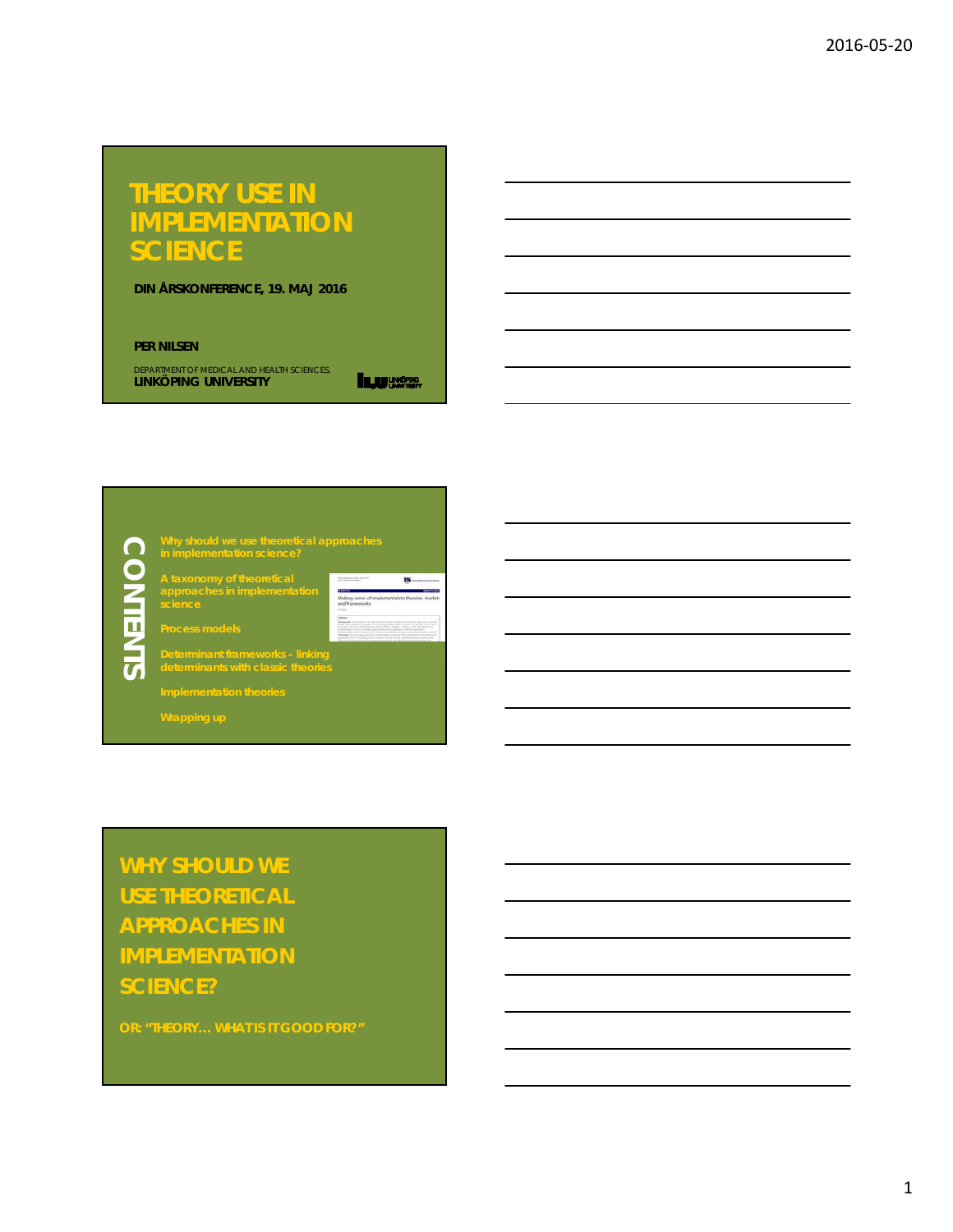#### **THE CASE FOR USING THEORY IN IMPLEMENTATION SCIENCE**

Early implementation research – "an expensive version of trial-and-error" (Eccles *et al.,* 2005).

Mixed results of implementing EBP in various settings – often attributed to limited theoretical basis (Kitson *et al*., 1998; Davies *et al*., 2003; Michie *et al*., 2005; Sales *et al*., 2006)

## **THEORIES CAN CONTRIBUTE TO…**

…explaining **HOW** and **WHY** certain outcomes are achieved

…identifying "**core components**" (or "**active ingredients**") that influence implementation outcomes – i.e. opening the **black box**!

…developing **improved** implementation



# **THEORY vs. COMMON SENSE\***

*\*assumptions, beliefs and ways of thinking*

- Theories are **explicit** and open to **question and examination**; common sense is more difficult to challenge.
- Theories can be **adapted or abandoned**; we may hold on to our beliefs and assumptions even if proven incorrect.
- Theories are more consistent with **existing knowledge** than common sense.
- Theories give individual facts a meaningful context and build an **integrated body of knowledge**; common sense is more likely to produce isolated facts.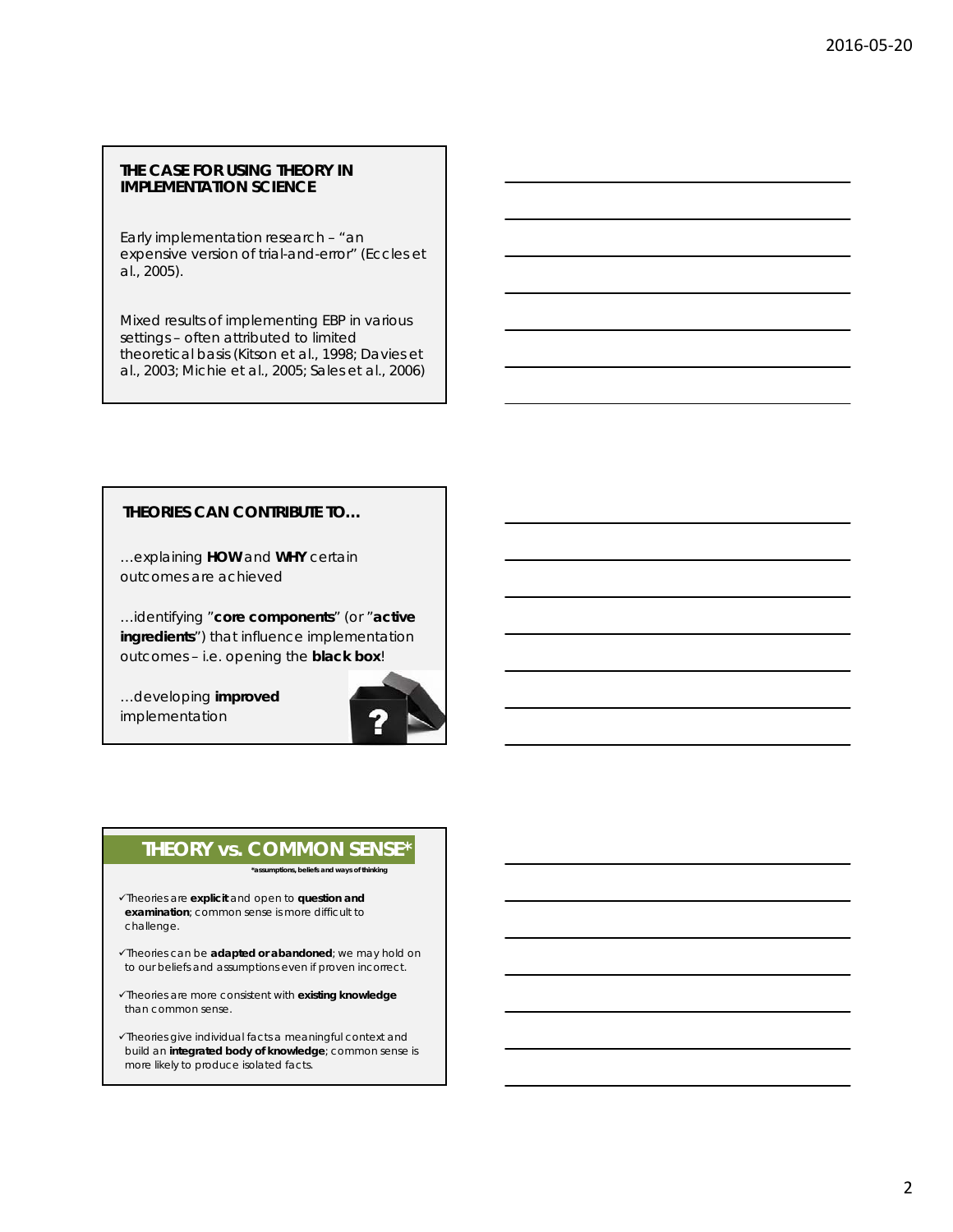





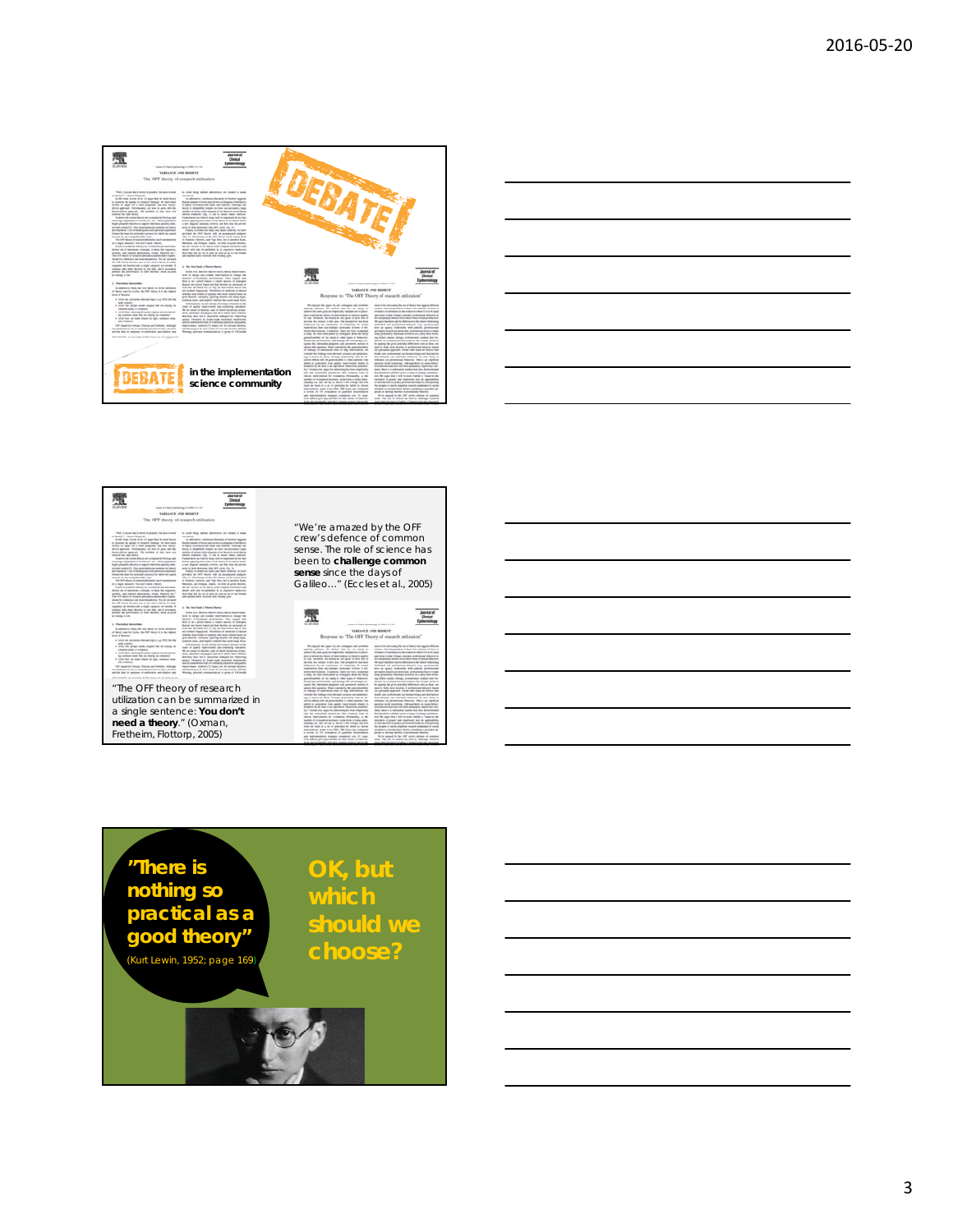# **A TAXONOMY OF THEORETICAL APPROACHES IN IMPLEMENTATION SCIENCE**



e brood omer nor



#### **PROCESS MODELS**

- To describe and/or support the research-to-practice process
- **DETERMINANT FRAMEWORKS CLASSIC THEORIES IMPLEMENTATION THEORIES**
- To understand and explain what influences implementation outcomes
- **EVALUATION FRAMEWORKS** To evaluate implementation

## **"THEORY"-"MODEL"-"FRAMEWORK" IN IMPLEMENTATION SCIENCE**

#### A **theory** in implementation science:

...implies some **predictive capacity (**e.g. to what extent do practitioners' attitudes<br>and beliefs concerning a clinical guideline predict their adherence to this guideline<br>in clinical practice?) and attempts to **explain t** implementation

A **model** in implementation science:

...is commonly used to **describe and/or guide the process** of translating research<br>into practice (rather than to predict or analyse what factors influence<br>implementation outcomes) - *some are called frameworks!* 

A **framework** in implementation science:

…often has a descriptive purpose by **pointing to factors** believed or found to **influence implementation outcomes**

*Neither models nor frameworks specify the mechanisms of change; they are typically more like checklists of factors relevant to various aspects of implementation.*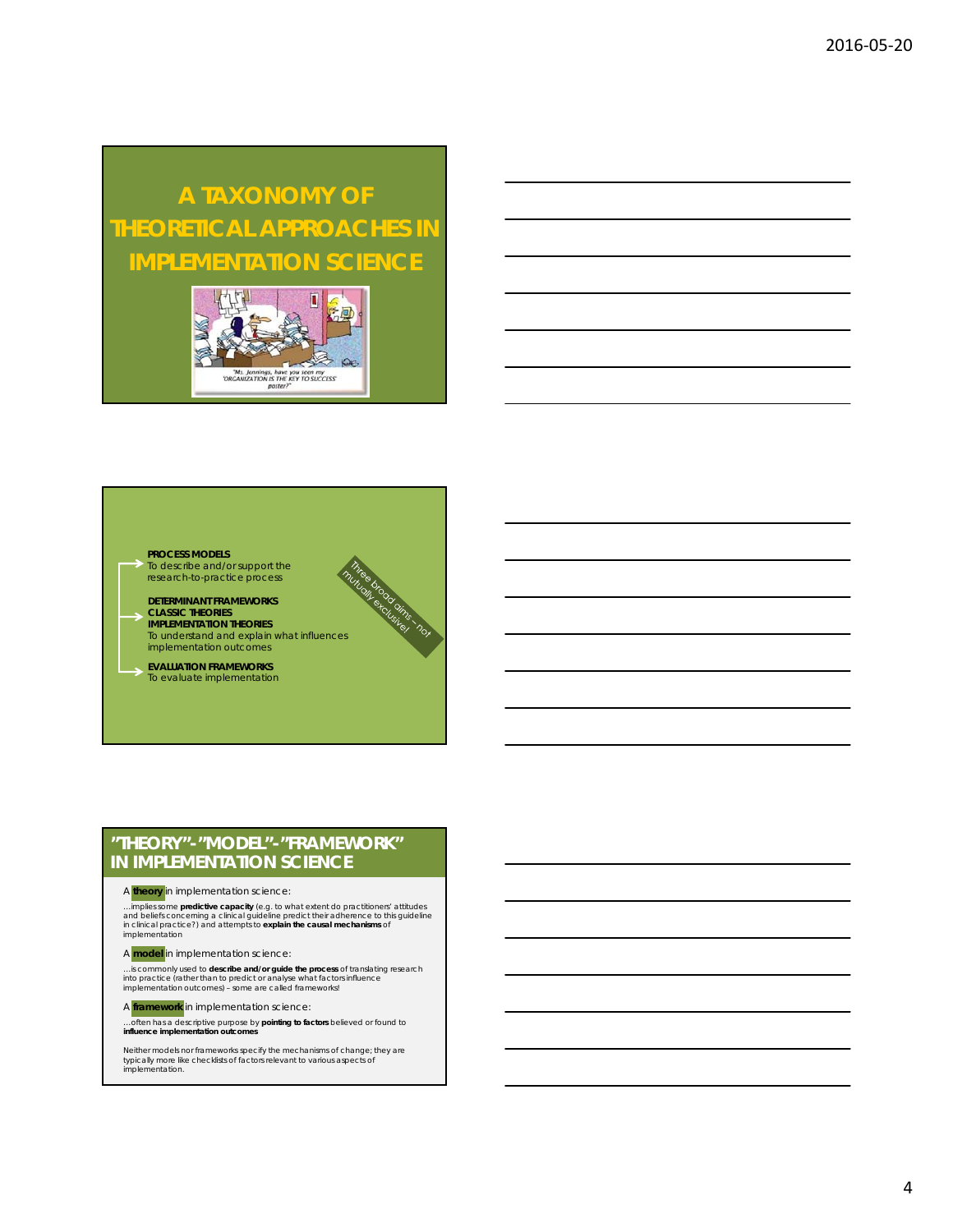# **PROCESS MODELS**





#### **PROCESS MODELS**

- To describe and/or support the research-to-practice process
- **DETERMINANT FRAMEWORKS CLASSIC THEORIES IMPLEMENTATION THEORIES**
- To understand and explain what influences implementation outcomes
- **EVALUATION FRAMEWORKS** To evaluate implementation



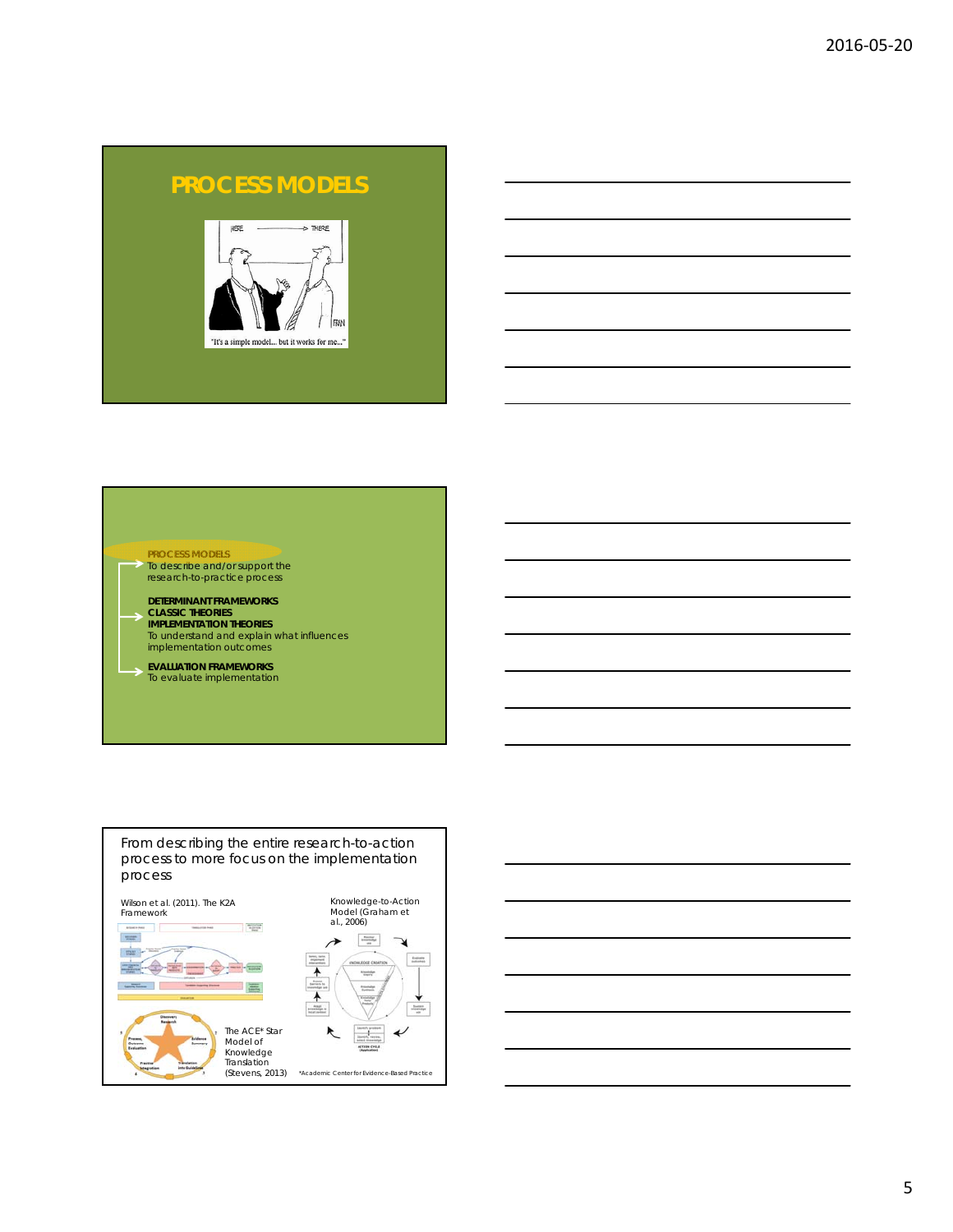









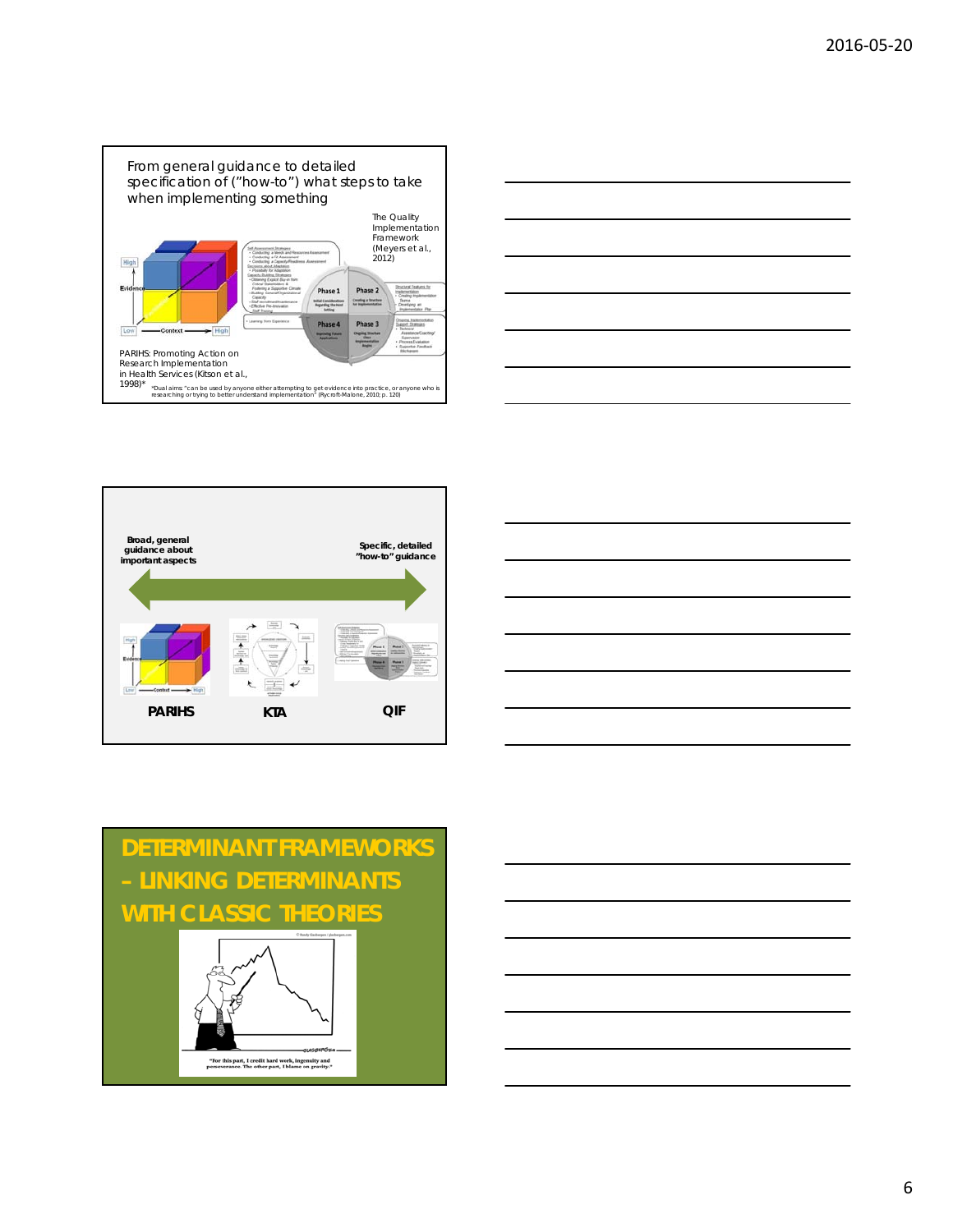### **PROCESS MODELS**

To describe and/or support the research-to-practice process

## **DETERMINANT FRAMEWORKS**

**CLASSIC THEORIES IMPLEMENTATION THEORIES**  To understand and explain what influences implementation outcomes

**EVALUATION FRAMEWORKS** To evaluate implementation

**Determinant frameworks describe general types (classes or domains) of determinants that are believed or have been found to influence implementation outcomes** 

**– determinants can be linked to various classic theories\***

\*Theories from fields external to implementation science (e.g. psychology, sociology and organizational theory).



# **A SYNTHESIS OF DETERMINANT FRAMEWORKS**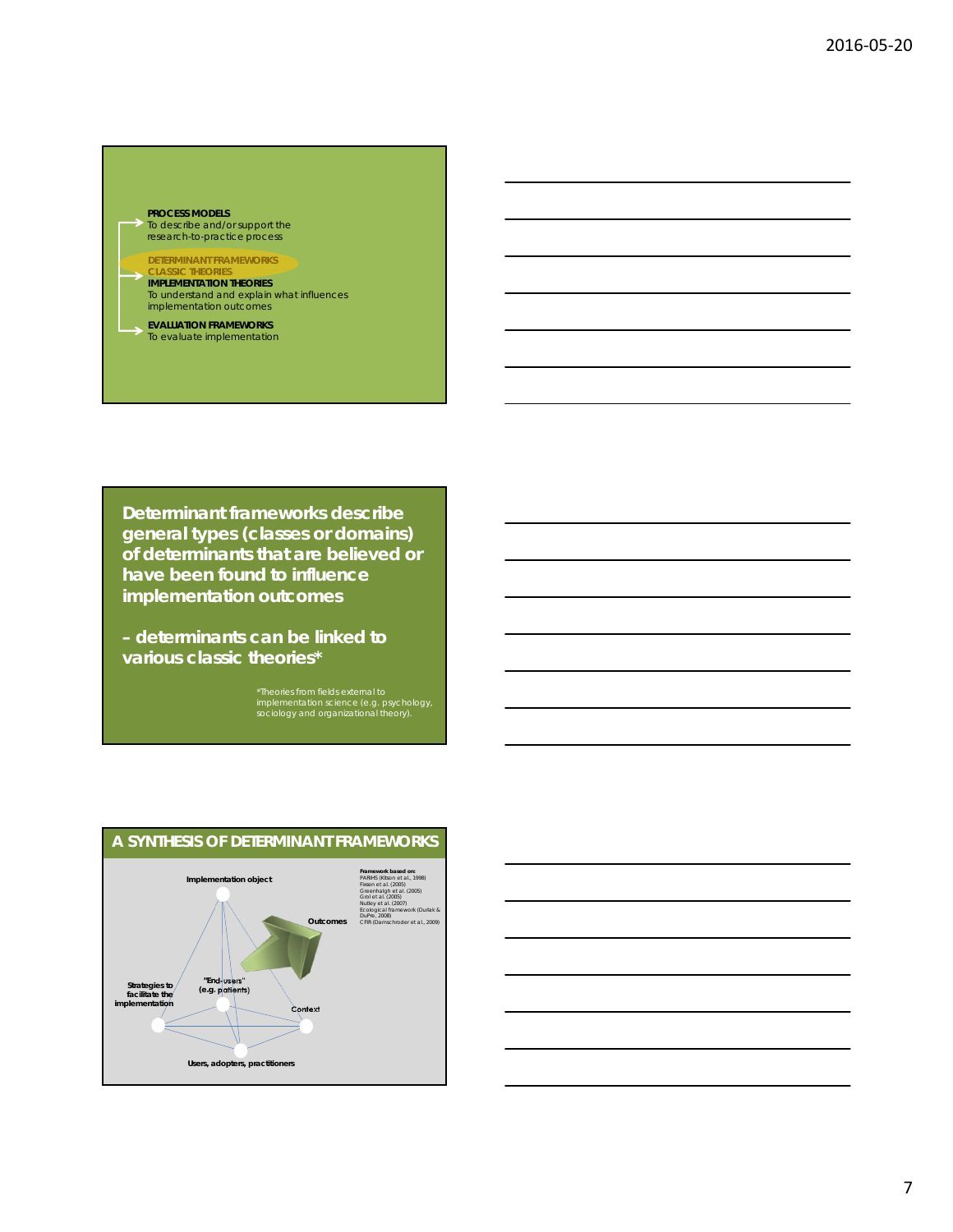



## **CHARACTERISTICS OF THE IMPLEMENTATION OBJECT**



**Rogers' innovation attributes**

**Relative advantage** – the degree to which "the implementation object" (e.g. a new practice, method, intervention, etc.) is perceived as better than current practice

**Compatibility** – the degree to which the object is perceived as consistent with existing values, experiences and needs of potential users

**Complexity** – the degree to which the object is perceived as relatively difficult to understand and use

**Trialability** – the degree to which the object can be experimented with on a limited basis

**Observability** – the degree to which the results of the object are visible to others



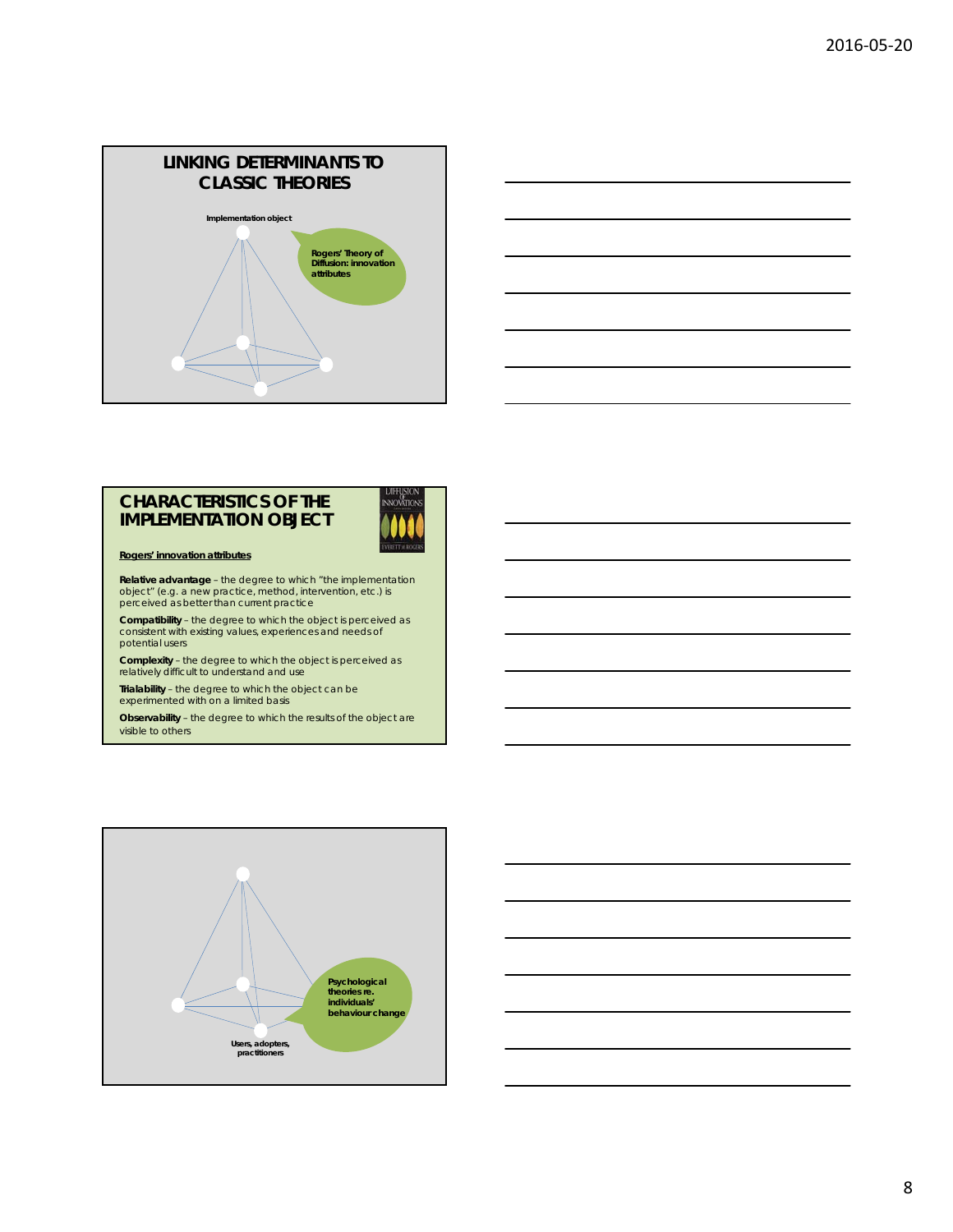## **INFLUENCES ON THE USERS' BEHAVIOURS**



Widely applied:

**Social-cognition theories (e.g. Theory of Reasoned Action and Social Cognitive Theory)**

Users'... attitudes self-efficacy motivation beliefs subjective norms etc.

regarding the implemented practice, intervention, method, etc.

…affect the users' adoption, usage, adherence, etc.







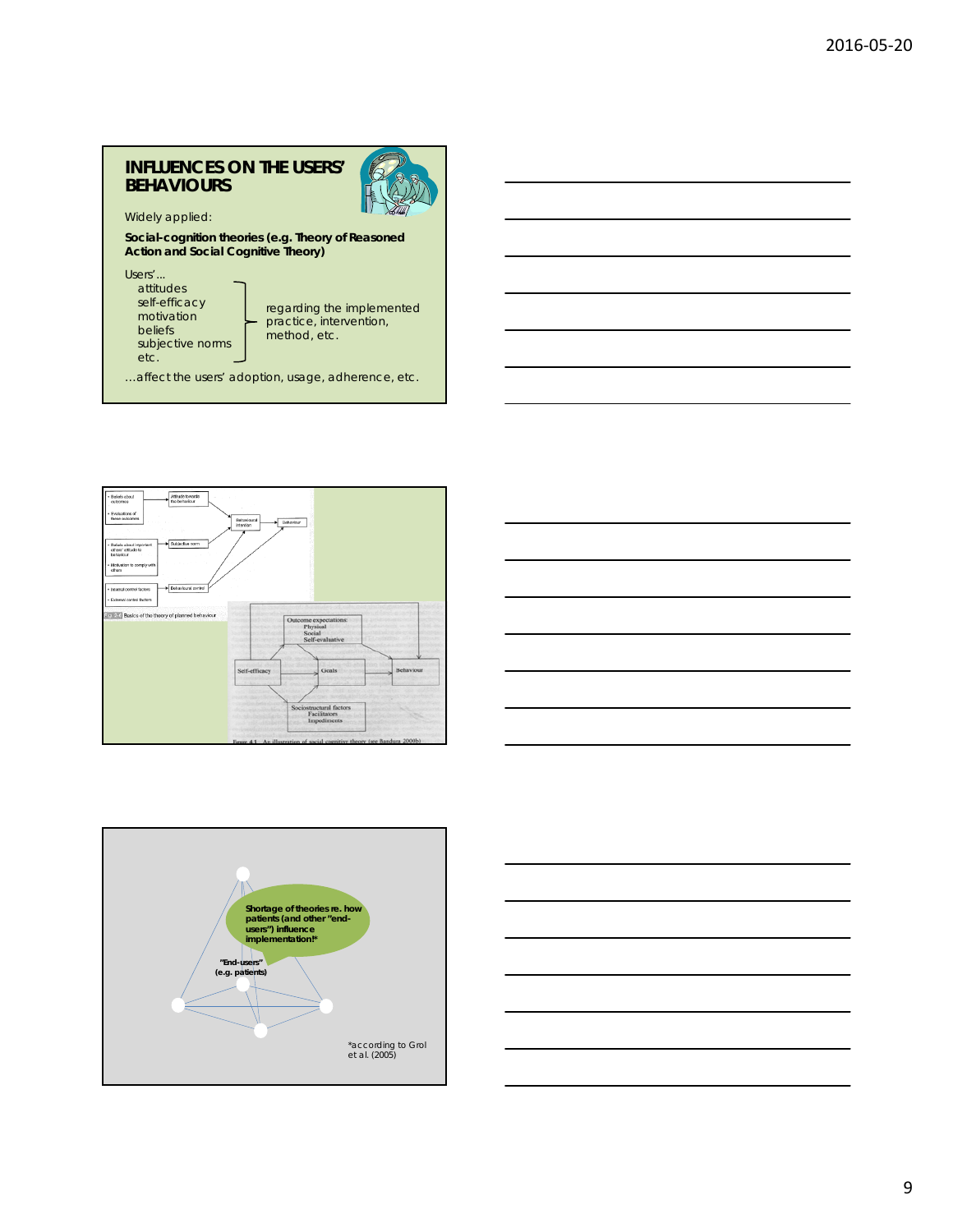



"Much implementation research has **failed to fully recognize** or **adequately address** the influence and importance of health care **organisational factors**." (Yano, 2008)

# **Organisational influences**

### **Organisational culture**

**Shared** values, norms, assumptions and perceptions that influence thinking and behaviours in a group, profession, organisation, etc. (Bang, 1999)

Schein (1992) emphasizes the importance of **underlying assumptions and beliefs**, some of which may be **unconscious**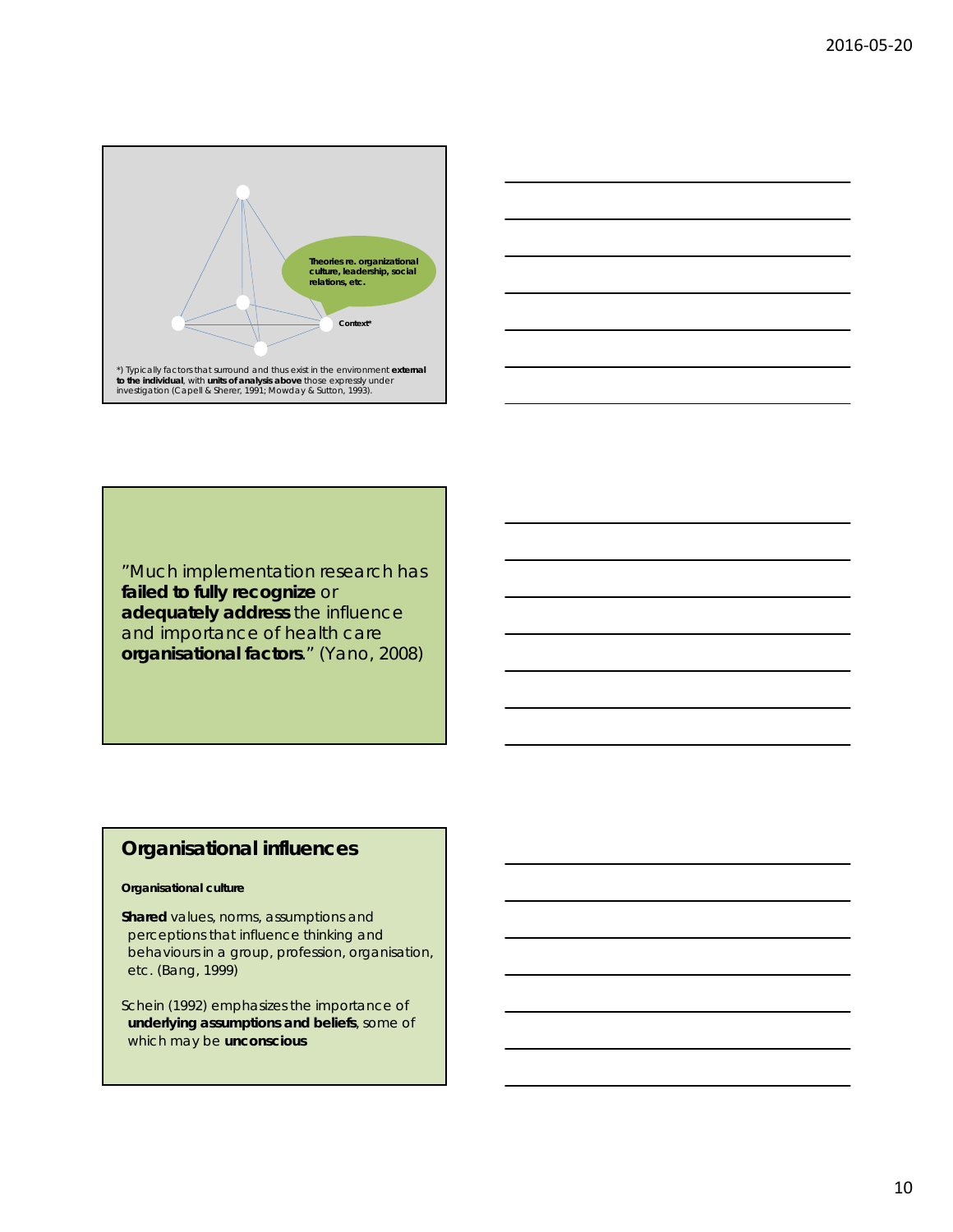



# **Leadership Culture**  Schein's "embedding mechanisms"

Leadership: a process of exerting **intentional influence** by one person over another person or group in order **to achieve a certain outcome** (Yukl, 2006; Gill, 2011).

**Leaders influence the culture** by imposing their values, norms and assumptions on others by means of "embedding mechanisms":

What they pay attention to, measure and control on a regular basis

 $\checkmark$  How they react to critical incidents and crises

 $\checkmark$  How they allocate resources

 $\checkmark$  How they allocate rewards and status

 $\checkmark$  How they recruit, select and promote staff

 $\checkmark$ Their deliberate role modelling, teaching and coaching

#### **Relations and group membership** "It's not **what** you know, it's **who** you know!" (Woolcock & Narayan, 2000) Increased interest in… (Battilana & Casciaro, 2013) $\checkmark$ Professional theory Social capital ٣ L Social networks

…to understand and/or explain implementation outcomes



÷.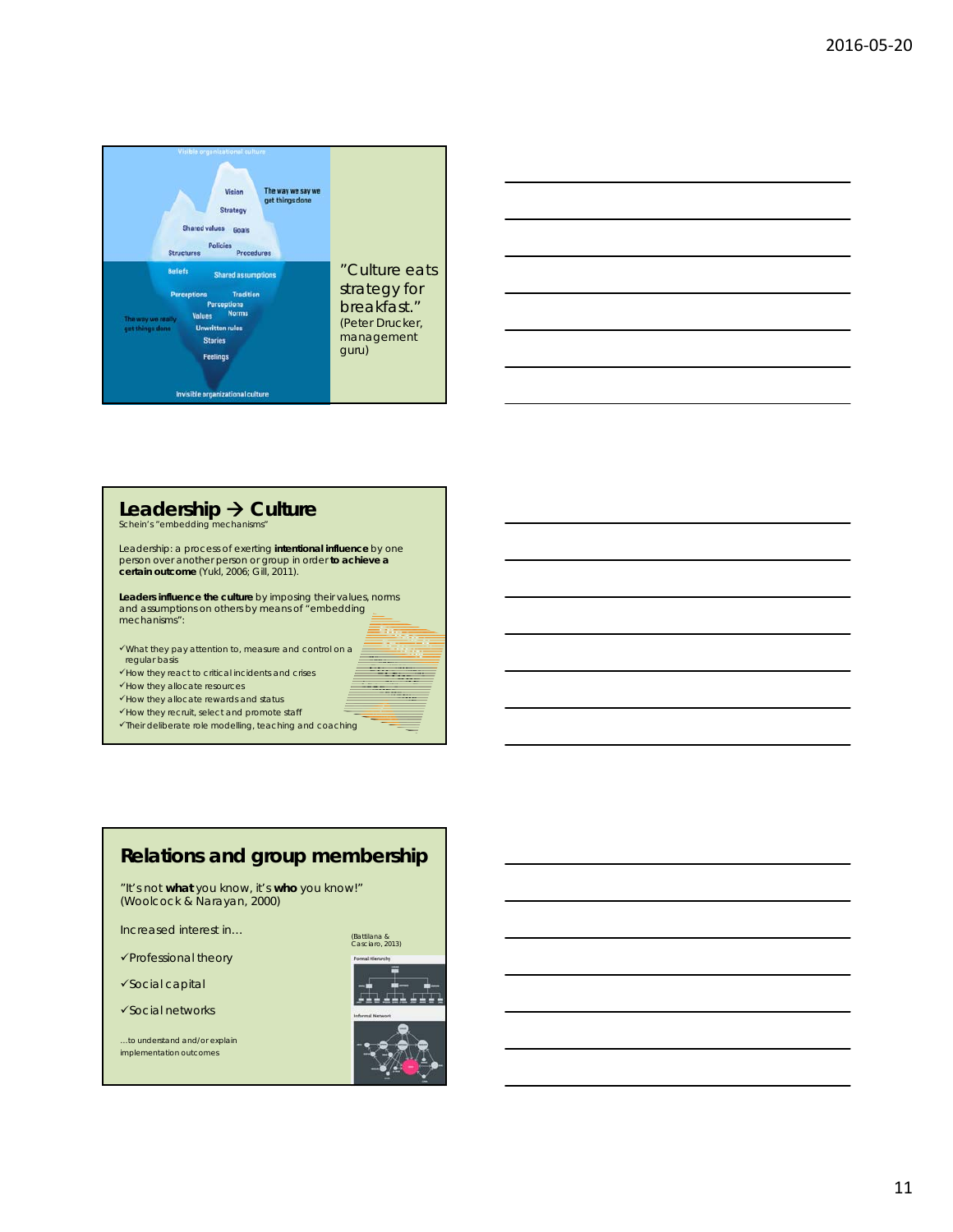



| <b>Strategy</b>                           | <b>Fffect size</b>                                                                                                                                                                                              | <b>Studies</b>             |
|-------------------------------------------|-----------------------------------------------------------------------------------------------------------------------------------------------------------------------------------------------------------------|----------------------------|
| Printed educational<br>material $(n=23)$  | 4.3% (range $-8.0\%$ to $+9.6\%$ )                                                                                                                                                                              | Farmer et al., .<br>2011   |
| <b>Educational meetings</b><br>$(n=81)$   | 6.0% (IQR +1.8% to +15.3%)<br>Larger effects when attendance high, for mixed<br>interactive and didactic meetings and<br>interactive meetings. Smaller effects for<br>complex behaviours, less serious outcomes | Forsetlund et<br>al., 2009 |
| <b>Educational outreach</b><br>$(n=69)$   | 4.8%-6.0% (IQR +3.0% to +16.0%)<br>Effects less certain for changing more complex<br>behaviours                                                                                                                 | O'Brien et al<br>2008      |
| Local opinion leaders<br>$(n=18)$         | $(12.0\%)$ IQR +6.0% to +14.5%)                                                                                                                                                                                 | Flodgren et al.,<br>2010   |
| Audit and feedback<br>$(n=118)$           | 5.0% (IQR +3% to +11%)<br>Larger effects if low baseline compliance                                                                                                                                             | Jamtvedt et<br>al., 2010   |
| Reminders (n=28)                          | 4.2% (IQR +0.8% to +18.8%)                                                                                                                                                                                      | Shojania et al.,<br>2011   |
| <b>Tailored interventions</b><br>$(n=12)$ | OR 1.52 195% CI 1.27 to 1.82, p<.001)                                                                                                                                                                           | Baker et al<br>2010        |



# **IMPLEMENTATION THEORIES**

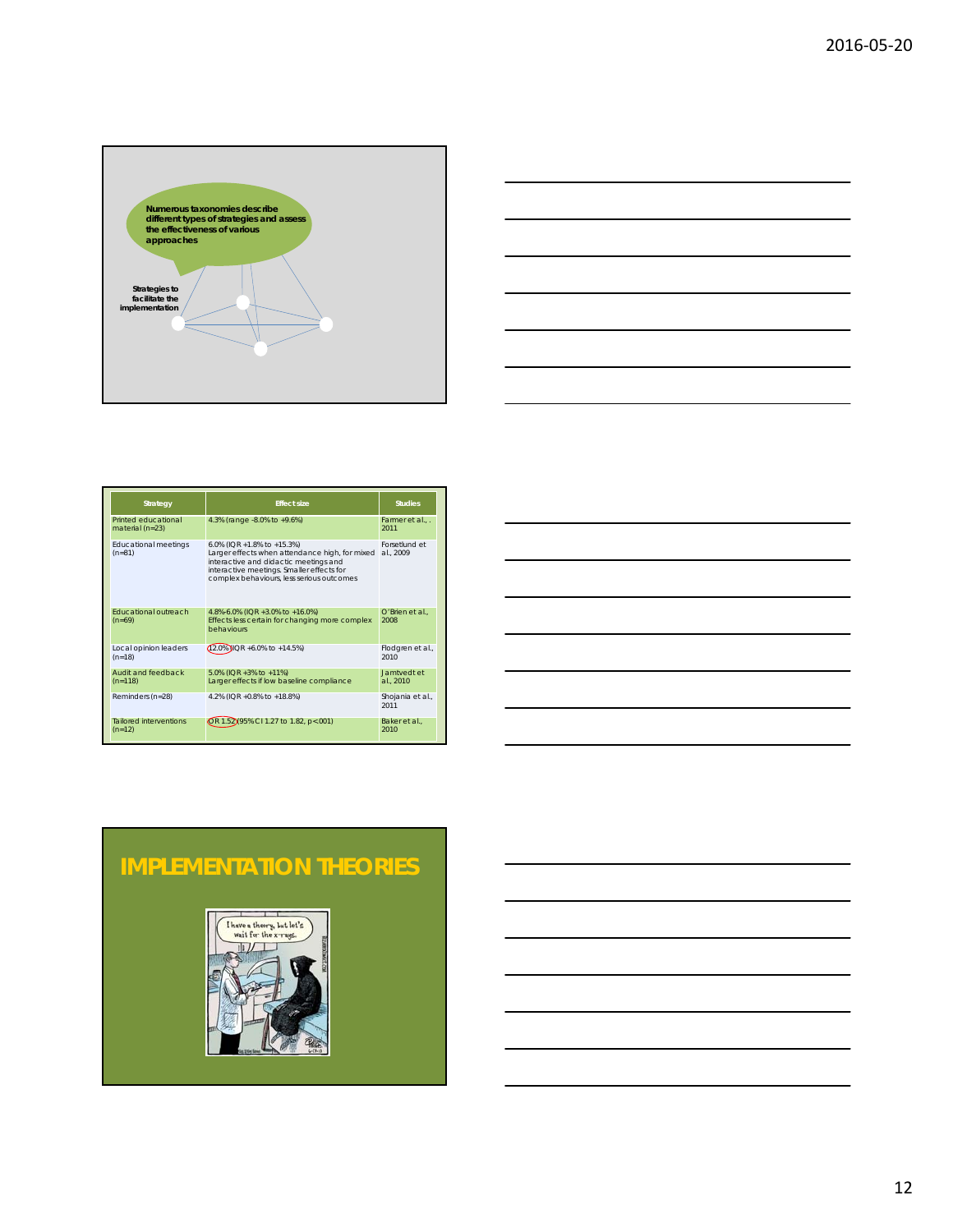## **PROCESS MODELS**  To describe and/or support the research-to-practice process **DETERMINANT FRAMEWORKS CLASSIC THEORIES IMPLEMENTATION THEORIES**  To understand and explain what influences implementation outcomes

**EVALUATION FRAMEWORKS** To evaluate implementation



**Theories can contribute to**…

explaining **HOW** and **WHY** certain results are achieved

…identifying "**core components**" (or "**active ingredients**") that influence implementation success (i.e. opening the **black box**)

…developing **improved** implementation